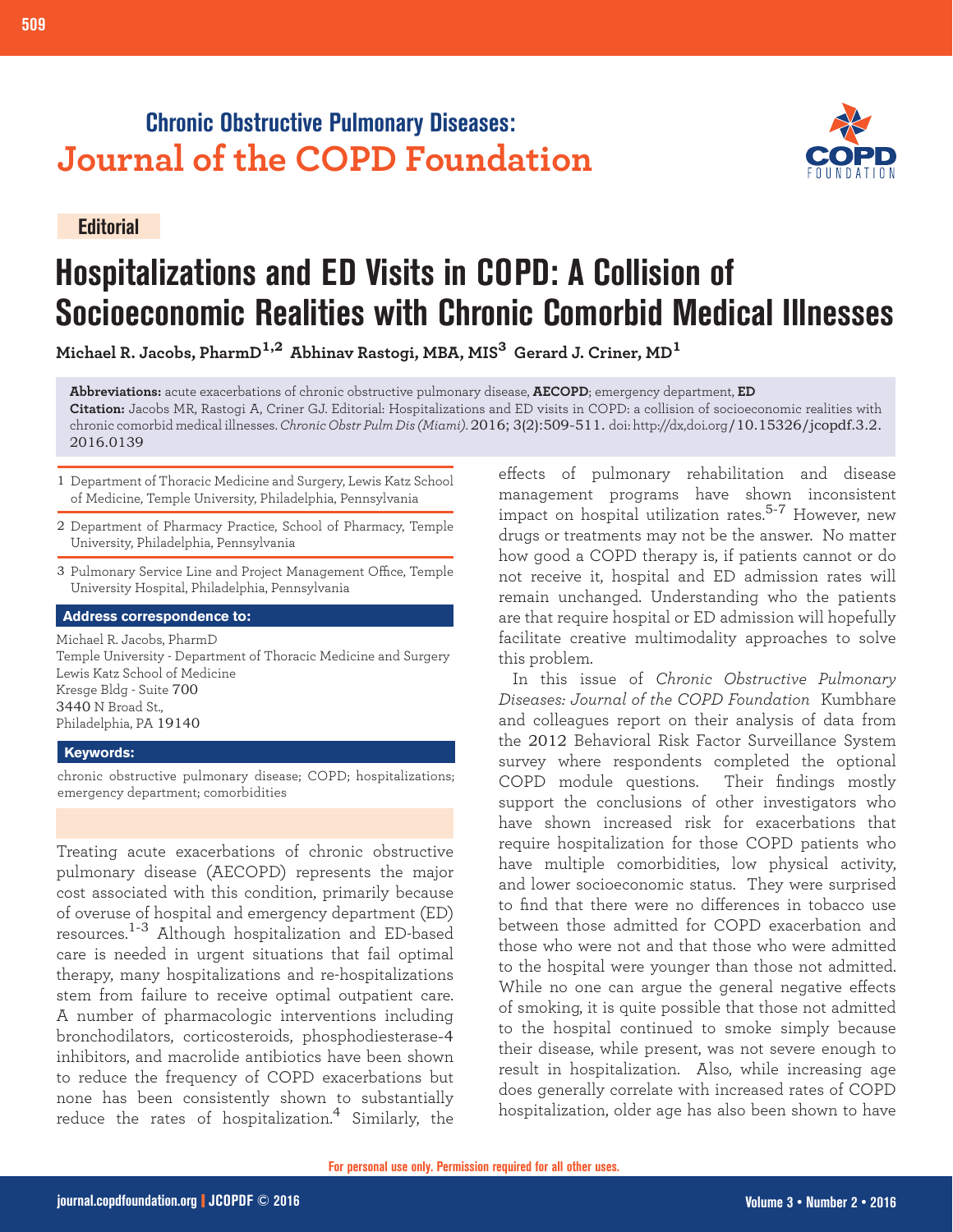either no effect or a protective effect in studies that have looked at risk factors for repeated hospitalization after discharge.<sup>8,9</sup> The Centers for Disease Control and Prevention has reported that the number of visits to physician offices by Americans 65 years and older now averages 6 visits per year.<sup>10</sup> This has been offset by the declining trend of visits by younger generations. Getting preventive care at the physicians' offices helps offset some of the unnecessary ED visits for the older population.

One of the major factors associated with patients who had a hospital or ED admission was not being able to obtain an outpatient visit because of financial difficulties. It is not clear whether the financial hardship was the result of lack of insurance coverage, high copays, lack of transportation, or the work loss associated with obtaining outpatient medical care. As others have demonstrated, ready access to outpatient care is of pivotal importance to preventative care management and the reconciliation of medications and therapies post discharge.9,11 Removing financial barriers that prohibit ready access to optimal outpatient COPD care seems a logical approach. However, solving this problem will not be easy. Changes in the current medical coverage payment scheme to address this issue will require the efforts of the health policy infrastructure (i.e., the public, politicians and payers) to make effective policy changes.

In addition to having easy access to outpatient care, the COPD medication regimens prescribed to patients at the hospital or during ED discharge need to be started in a timely manner. This is a critical factor in the avoidance of readmission. This too is impacted by high co-pays that limit patient access to their medications. As a solution to this issue some hospitals are providing *meds at beds* prior to discharge or working with pharmaceutical manufacturers to assist patients in obtaining their initial 30-day supply of medications.

Other underpinning findings from their study are that

individuals more likely to receive hospital or ED-based care were more obese, most likely unemployed, single and younger. Chronic comorbid medical problems that were commonly found in these COPD patients either as the result of obesity, inactivity or shared risk of smoking again demand a multidisciplinary solution that includes healthy life style changes as well as providing economic opportunities for employment as well as health care. Perhaps recasting COPD as a multimodality disorder laden with socioeconomic barriers will allow clinicians and health policy makers to take a more inclusive approach to their diagnostic and treatment plans to enact more effective treatment regimes.

The authors mentioned that socioeconomic status plays an important role in ED and hospital utilization, and that education, income, and employment were inversely associated with ED visits or hospitalization. This may be because patients who are more educated and employed have greater access to online resources that can help them better manage their disease. With advancements in technology where smart devices are becoming more affordable, as well as expanded internet accessibility, we may be able to provide electronic disease management solutions to many of our currently underserved patients.

The authors have identified several weaknesses in their study including the lack of access to lung function tests, uncertainty of a COPD diagnosis, and reliance on patient self-reporting of the disease and reason for hospitalization. While we agree with these limitations, it is noteworthy that many of the conclusions reached by others were achieved in this study using an entirely different methodology. This paper, as well as prior reports, suggests that if we are to move the mark forward to improve the care of COPD patients, transformations in health care access as well as delivery will be key components to that solution.